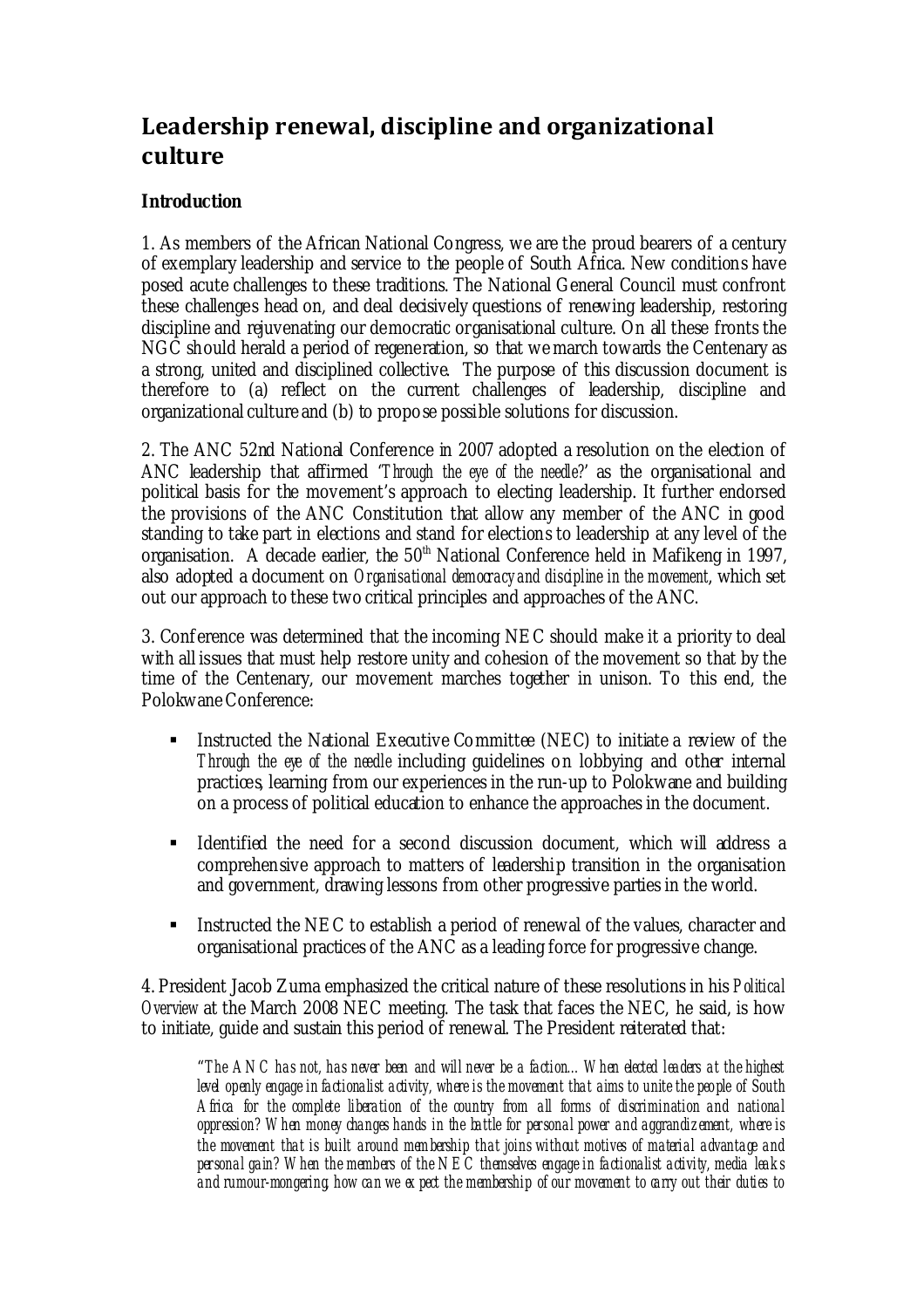*observe di scipline, behave honestly and carry out loyally the decisions of the majority and the decision of higher bodies?"*

5. However, alongside the renewal process, we have seen a continuation of serious breaches of organizational discipline, either related to misconduct in organizational meetings, leadership battles in conferences or how we engage each other in the public terrain. This prompted the NEC in November 2009 to issue this stern warning:

*"The ANC constitutional structures should be resolute and decisive in stamping out ill discipline and should do so without fear or favour, as such behaviour damages the image of the ANC. Nevertheless, freedom of expression and debate within the structures should be encouraged."*

6. And yet, despite these warnings, the message has not sunk in. Attending to these issues have therefore become even more urgent, as we face the danger that these malpractices become the norm rather than the exception. Tendencies such as those referred to by the President have the potential to not only to make a mockery of attempts at organizational renewal, but to erode the character of the movement, in the process undermining its cohesion and ability to lead transformation.

#### **The unique character of the ANC**

7. Any organization that survived intact for nearly a century inevitably had its ebbs and flows. Throughout its history, the ANC had to manage internal contradictions due to its democratic and broad-based character, as well as managing struggle in the context of changing balance of forces. However, despite the lows, the African National Congress throughout this period managed to remain true to its historical mission, successfully leading the process of ending apartheid rule and laying the foundations for a united, democratic, non-racial, non-sexist and prosperous South Africa. This was mainly due its capacity over the decades to renew itself.

8. The ANC has also won its position as leader of the democratic forces through a consistent commitment to serve the people. We gained the moral high-ground through steadfastness to principle, the exemplary conduct of our leaders and cadres, a culture of openness to new ideas and debate, and a willingness to learn from others and from our own mistakes.

9. The 2000 National General Council document *ANC People's movement and agent for change*, highlighted some of the reasons for this enduring capacity to renew ourselves: the capacity for self-criticism, self-reflection and correction; principled adaptability and tactical agility; steadfastness to principles, shunning shortcuts and populism; the capacity for managing internal contradictions; the centrality of the people and the belief that the people shall govern.

10. In addition, since its founding in 1912, the ANC has place a strong premium on the pivotal role of unity within its ranks. This unity was built on a culture of debate and discussion, and the commitment of everyone to implement decisions once they are taken. The unity of the ANC was also seen as important to the broader task of unity in action amongst the motive forces, in addition to pursuing the widest possible unity amongst those struggling for a better life. The ANC since its founding also embraced universal progressive values and learning from relevant international best practice.

11. Despite these characteristics, which the ANC embraced and lived over the decades, the many challenges of discipline and leadership since 1994 have begun to erode this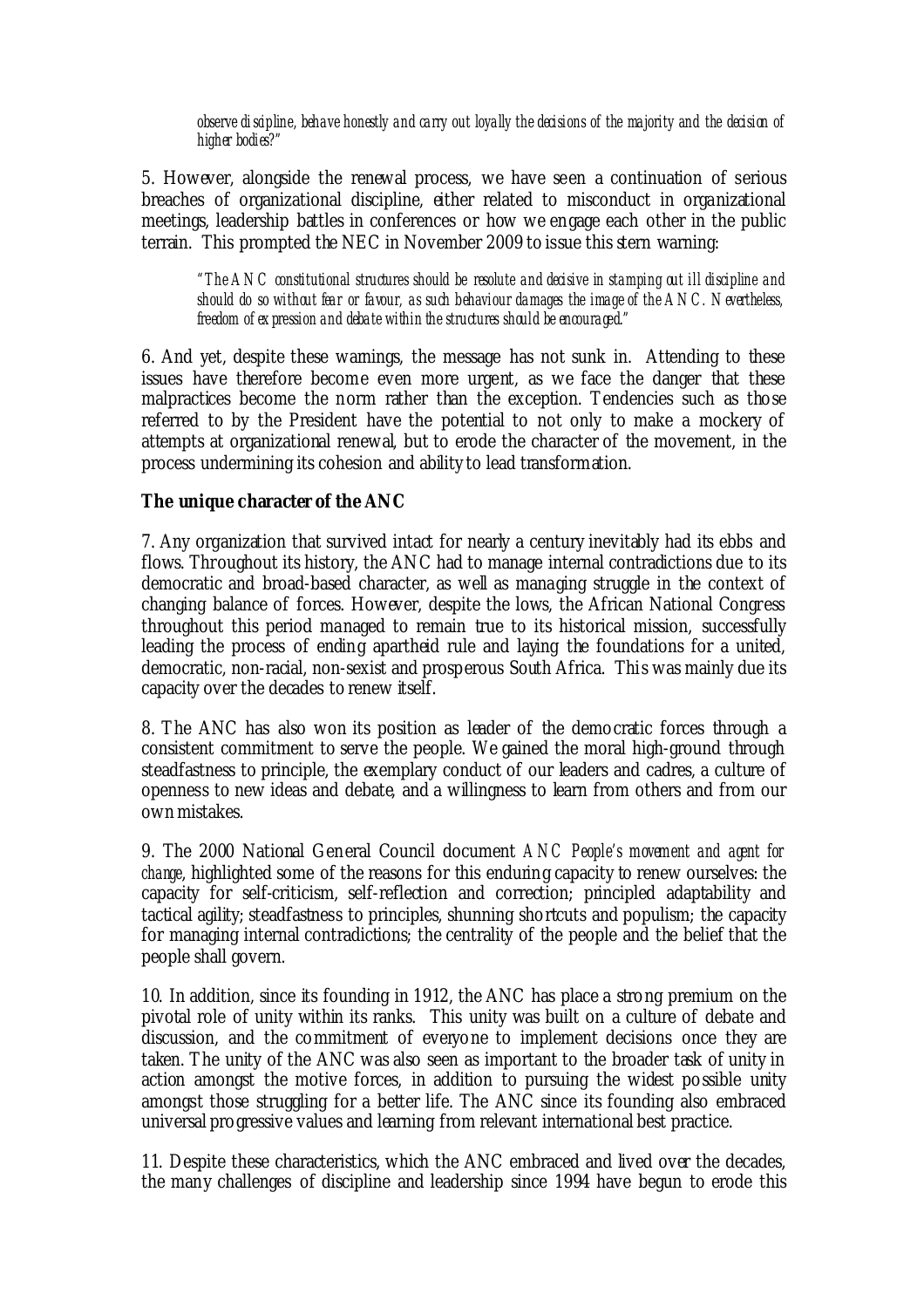unique character.

## **Negative tendencies that erode organizational culture and cohesion**

12. The document *Elections, lobbying and leadership transition in the ANC* (Umrabulo, no. 32) highlighted how at each National Conference since the moment of entry into government, leadership transitions became increasingly problematic. Each Conference highlighted new tendencies and practices, progressively worsening and infecting all aspects of our organizational pillars and work. These tendencies and practices include:

12.1 Leadership in the ANC is seen as stepping-stones to positions of power and material reward in government and business (*Organisational report* to the 1997 Mafikeng Conference).

12.2 The emergence of social distance between ANC cadres in positions of power from the motive forces which the ANC represent, with the potential to render elements in the movement "progressively lethargic to the conditions of the poor." (*Strategy and Tactics*, 1997)

12.3 Disturbing trends of "careerism, corruption and opportunism," alien to a revolutionary movement, taking roots at various levels, eating at our soul and with potential to denude our society of an agent of real change. (*Midterm Review*, NGC, 2000)

12.4 Divisive leadership battles over access to resources and patronage becoming the norm and allegations about corruption and business interests of leadership and deployed cadres abounding (*Organisational report* to the Stellenbosch Conference, 2002).

12.5 NEC interventions in provinces, dissolving PECs because the organization and governance became paralysed by divisions, establishing interim leaderships and having to organize early conferences. The practice of dissolving elected leadership, which initially was regarded as a last resort, has indeed become a norm across our movement.

12.6 The Stellenbosch Conference (2002), in the context of weak branches and cadre development programmes, raised concerns about members and branches being used as 'voting cattle', and the tendency to have recruitment and active structures mainly for the purpose of elective conferences, in the absence of ongoing programmes to organize and mobilize communities and the motive forces.

12.7 Stellenbosch (2002) also warned about the subversion of organizational culture, evident in the abuse of the ANC membership system: gate-keeping, ghost members, commercialization of membership and other forms of fraudulent practice.

12.8 These tendencies also found expression in the rise of factionalism, starting off as lobby groups towards elective conferences, and as lobbying becomes increasingly divisive, elected leadership is regarded as a faction, with leadership at highest level engaging in factional activity, decisions taken outside of organizational structures and deployment based on factionalism.

12.9 The 2005 National General Council warned about the escalation of some of these tendencies as part of the same trend of the subversion of our organisational culture: growing disrespect for organisational forums manifested in intolerance in debates; heckling, howling, indecent behaviour at meetings; resolving disagreements through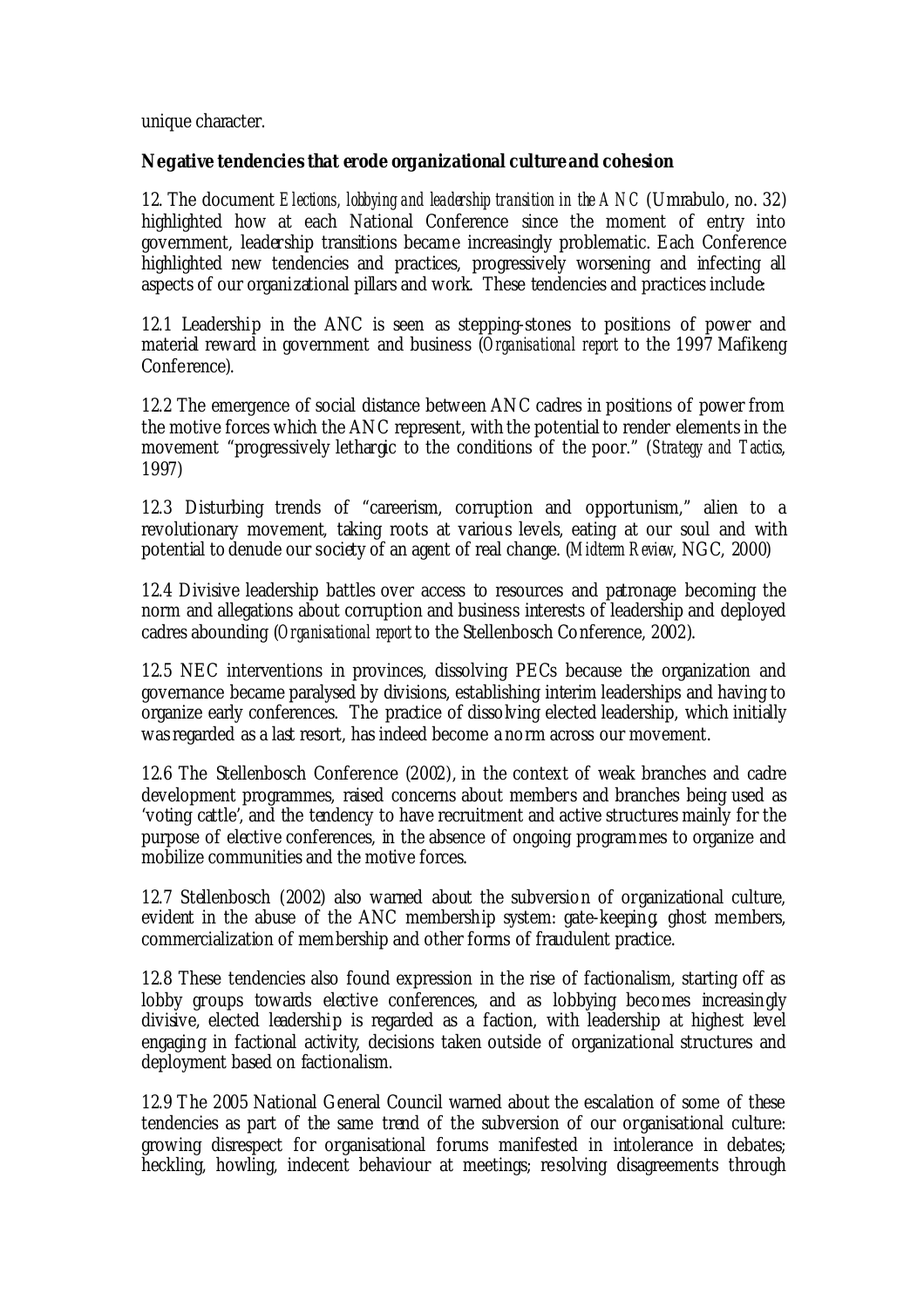violence; disrupting or walking out of meetings and conferences; allegations of the use of state resources and agencies to fight battles in the movement; elective conferences characterised by lobbying lists, block voting and winner takes-all scenarios, followed by purges or perceptions of purges and the marginalisation of sections of the movement, till the next conference when the next group takes over and does exactly the same.

13. Since Polokwane, a number of these tendencies have become embedded and in fact worsened, especially as part of the lobbying process, including:-

**13.1 The influence and use of money as part of lobbying for organizational positions**: This ranges from the availability of seemingly vast resources to organize lobby group meetings, travel, communications (starter-packs) to allegations of outright bribing and paying of individuals in regions and branches to vote for particular candidates, forward particular factional positions and/or to disrupt meetings.

**13.2 Inability to conduct ANC meetings and affairs in an orderly and peaceful manner:** We have seen a number of instances where ANC meetings or conferences were disrupted by disgruntled members, where violence were used against each other, and when the police had to be called in to intervene. In addition, the growing number of instances where members have lost confidence in our internal conflict resolutions mechanisms and therefore resort to the courts.

**13.3 Winner takes all or clean slate phenomena, fuelling and breeding** *factionalism:* More and more our approach to leadership contests at conferences is based on two lobbying lists, with hardly a name between them in common. The outcomes of elections also often reflect slates, with delegates voting on the basis of lists, winners taking all (5-0 results), those who lost leaving conferences once the results are announced and before concluding the business of conference.

**134 Abuse of symbols and methods of struggle:** Songs, t-shirts and posters that in the past were used to unite, mobilise and educate have become part of lobbying for individuals. Thus at ANC events supporters of one lobby group display t-shirts and posters and sing songs in praise of their candidates, whilst insulting other candidates.

**135 Indecisive leadership:** Since these activities also involve those at leadership level, it means that ANC leadership collectives are often paralysed by inaction, because of fears to take steps against 'our side' or for being accused of purging the 'other side'. In the process, discipline is not maintained and impunity is the order of the day.

## **A shadow culture and subcultures**

14. These tendencies have become so persistent and widespread that they in fact represent a shadow culture and subcultures, which co-exist alongside what the movement always stood for. It draws on ANC history and symbolism and like a parasite, uses the membership, and the very democratic structures and processes of the movement, to its own end. Furthermore, both 'old' and 'new' members and leadership echelons at all levels are involved, increasingly leaving no voice in our ranks able to provide guidance.

15. Thus the 52nd National Conference in Polokwane in 2007 signalled a grave warning that these tendencies *"threaten the very survival of the ANC as the trusted servant of the people it has been for 96 years*" and that such tendencies are *"in direct opposition to everything the ANC*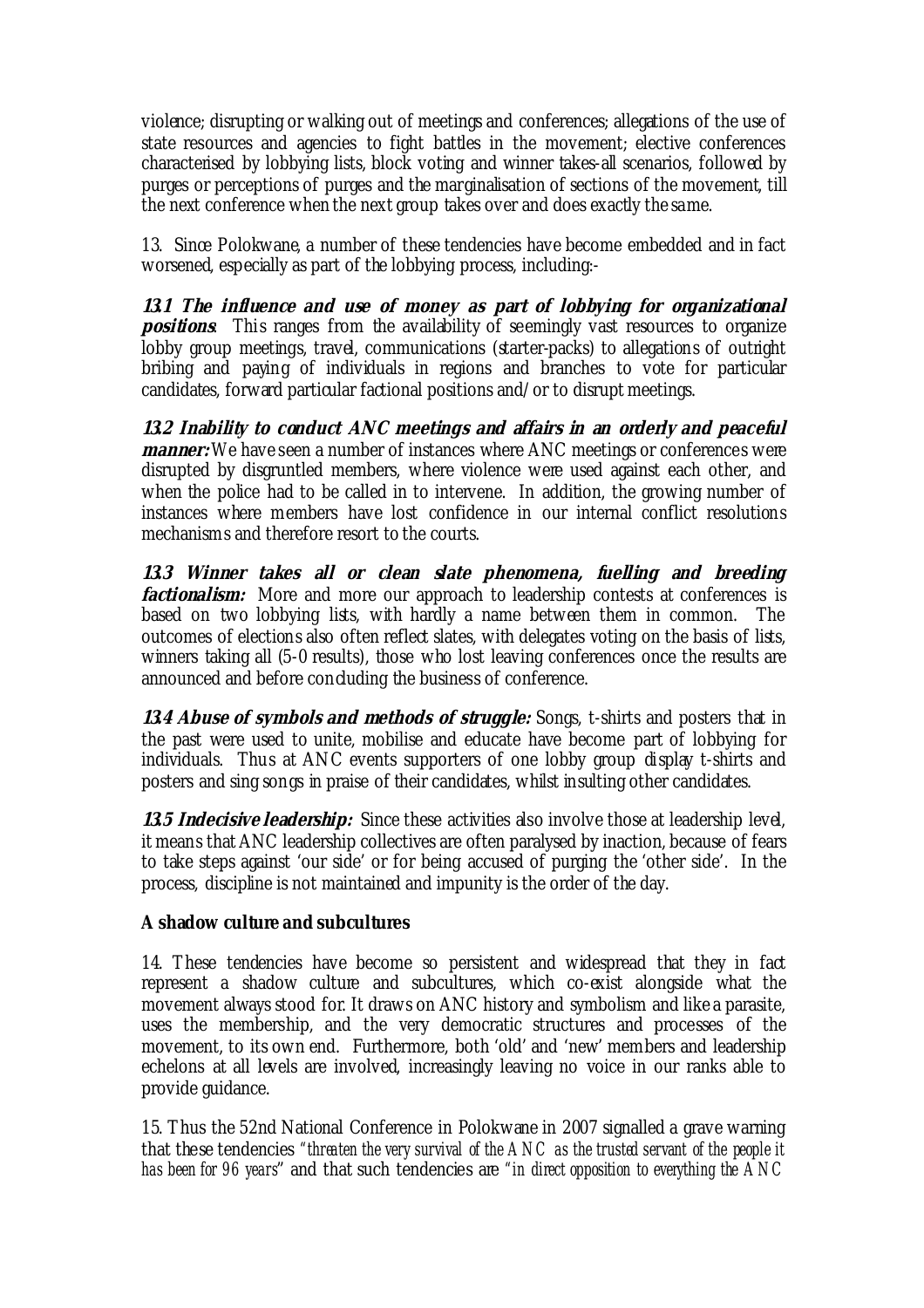*represents, including its value system, its revolutionary morality, its selflessness, the comradeship among its members, its deep-seated respect for the truth and honesty; its determined opposition to deceit and double-dealing; and its readiness openly to account to the masses of our people for everything it says and does.*"

16. This subverted shadow organisational culture has the following immediate impact:

16.1 It undermines internal democracy, cohesion, discipline, participation, membership control and the culture of debate in the movement.

16.2 It fuels public perceptions of a movement at war with itself, caring about none but itself, whose leadership (bar a few saints) are socially distant and have lost the moral high ground.

16.3 It feeds into the culture of cynicism about politics, withdrawal from political participation and channelling of participation and protest into other forms of expression.

16.4 It makes us lurch from conference to conference with leadership battles starting even before the new leadership has settled in and started to execute their mandate.

16.5 Organisational energy and efforts become so concentrated on internal affairs and squabbles, that it erode our capacity to give leadership.

17. Thus, these tendencies in the ANC impact on our ability to give strategic and moral leadership to the country, and on our historic mission to serve and unite. It is in this context that Polokwane issued the battle orders for renewal.

## **Objective factors contributing to organizational decay**

18. The above developments and tendencies are symptoms of organizational decay that are not unique to the ANC. All progressive and national liberation movements face these challenges to some extent once they enter government or win power. We must therefore examine some of the underlying objective factors that contribute towards this situation and learn from the experiences of others.

19. We have over the last fifteen years spent a lot of time - not least at successive National Councils and Conferences - on introspection around what are essentially the symptoms, with insufficient attention to the objective factors and context which gave rise to them.

20. There are essentially five such critical underlying factors: (a) the challenges of incumbency; (b) the global ideological paradigm; (c) the impact of the mass communications and information revolution; (d) the impact of the changes over the last sixteen years; and (e) issues related to party finances.

## **(a) The challenge of incumbency**

21. The ANC, as it prepared to govern and confirmed in *Strategy and Tactics* after 1994, identified state power (and thus winning elections) as the most important pillar for dealing with the legacy of apartheid colonialism and the building of a national democratic society. Thus over the fifteen years we have made immense strides to transform the state, the budget and public service, and our cadreship in a short space of time mastered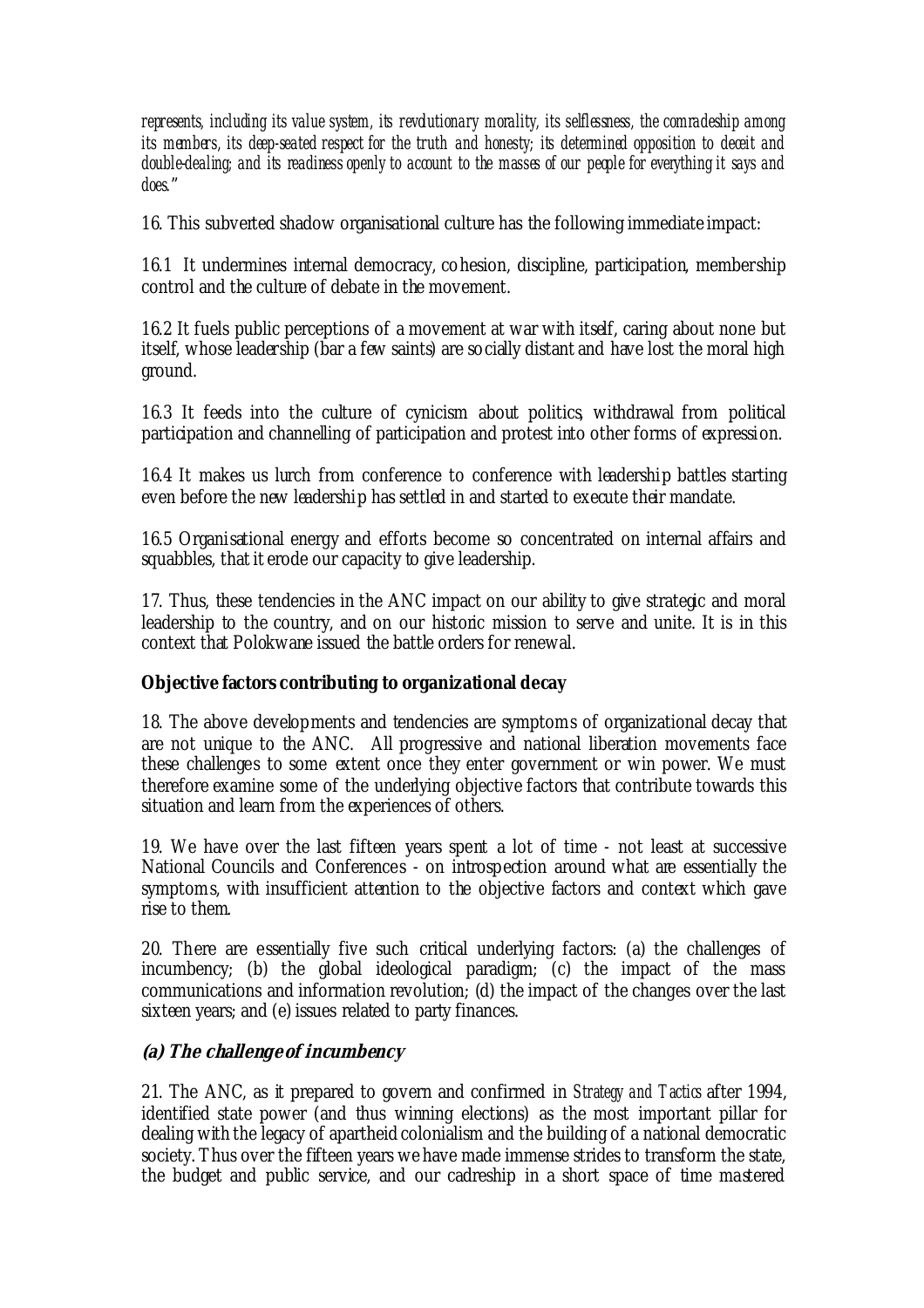important aspects of this pillar.

22. However, "ruling parties are not only shaping political agendas and institutional and economic development, but also monitor the bureaucracy, control the distribution of public resources, and supervise the activities of public corporations. Parties in government play an important role in shaping the relationship between state and society, and between wealthy interests and power." (Blechinger, 2002:11)

23. The Alliance discussion document *State, Property Relations and Social Transformation* (Alliance, 1998) thus cautioned: "unlike the apartheid state, the NLM [National Liberation Movement] cannot rely for its political sustenance on patronage and a callous disregard of public resources and the needs of the poor. The democratic state should in principle handle public resources with respect and a sense of responsibility. This includes ensuring that public resources allocated for specific purposes actually reach the intended beneficiaries."

24. Furthermore, the 1997 Strategy and Tactics correctly noted that the management of this process and how it impacts on the movement and its cadreship, is not simply 'a small appendage' to the tasks of the NDR, but requires 'all-round vigilance'.

25. This challenge - of how to use this immense power consistently and unflinchingly for the greater good and in the interest of the most vulnerable - is one that confront s progressive ruling parties and movements all over the world and in developing and developed countries alike. In pursuit of this central objective of using state power for the greater good of society and to transform power relations, progressive movements and parties had to find ways of dealing with the following issues:

- *Patronage and neo-patrimonialism:* including how to ensure deployment to governance based on competency and commitment to the vision of transformation, instead of deployment based on factional interests or for accessing resources; how to prevent the channeling of public resources to party structures, leaders or members; avoid the shaping of political and economic institutions to benefit narrow interest groups and preventing undue influence of those with money, connections and resources to influence elections, lobbying and access, in the process seeking to shape the national agenda.
- *Bureaucratisation of political movements:* blurred distinctions between movement and state; social distance between leaders, members and mass base; arrogance of power and bureaucratic indifference; demobilisation of members and mass base; domination by technocratic elites and the professionalisation of politics and a decline of activism.
- *Statist approaches to social transformation*: the people and citizens as passive recipients of government delivery and development; challenges to approaches of government seen as challenges to the legitimacy of government or transformation; movement and civil society structures seen mainly to support government; a paradigm of 'good governance' vs democracy.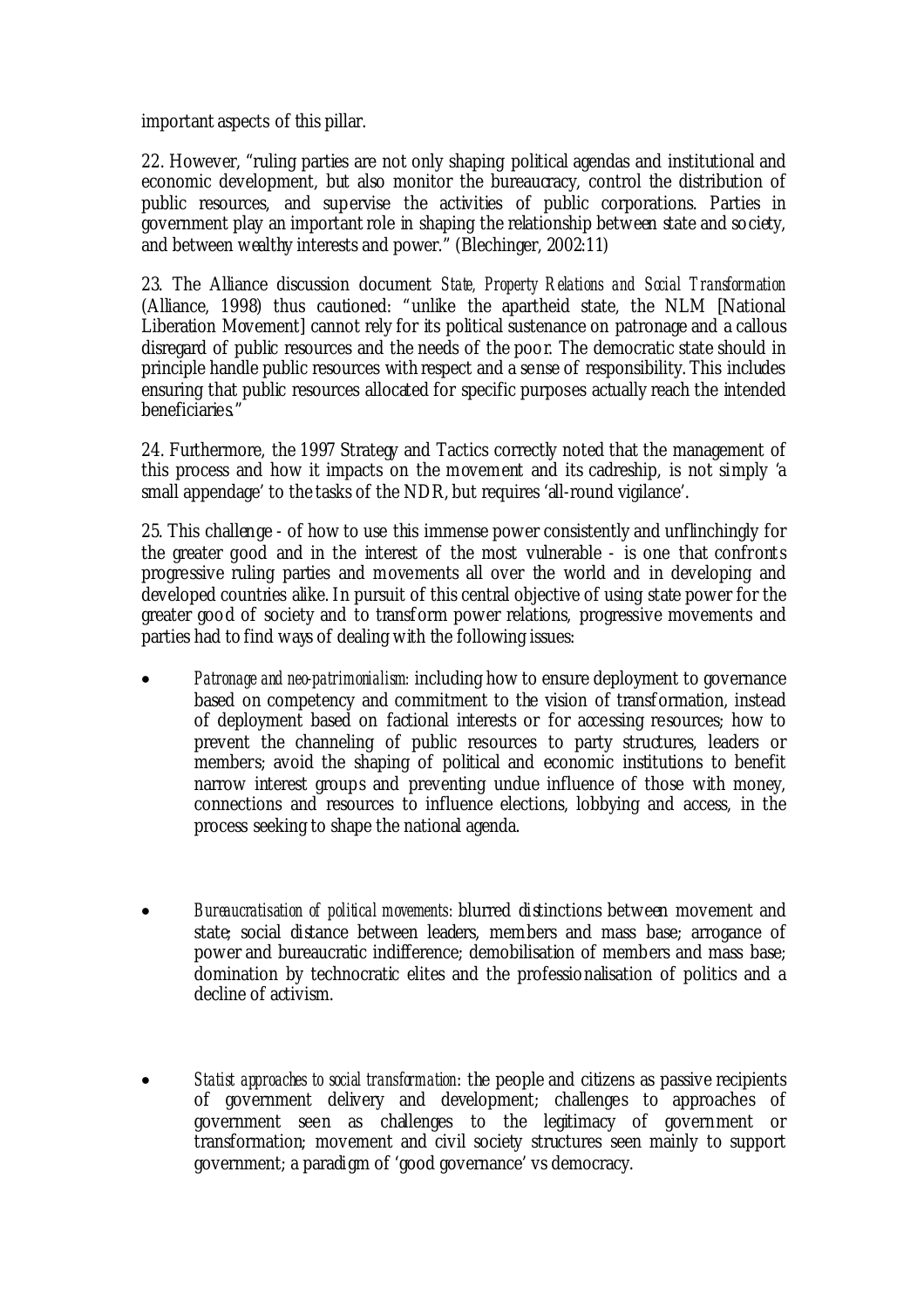- *Corruption*: theft of public resources; abuse of position to extort bribes or kickbacks; services in exchange for bribes; business and public office conflicts of interests.
- *Erosion of progressive values and organisational culture:* hegemony of greed and consumption or 'we did not struggle to be poor'; the nature of social change and growth of inequality; undermining internal democracy by limiting or seeking to discredit debates on alternatives; changing organisational culture and discipline, with enforcement of rules, increasingly for expediency rather than principle.

26. The manner in which progressive movements and their leadership - when in power for protracted periods - respond to these tendencies, fundamentally shapes the nature of the society they seek to build, influences societal values and determines whether they continue to play a revolutionary role in their societies as agents of change. Butler's (2007:1) contention that the ANC's "intellectual frameworks and political processes rather than the institutions of constitutional democracy - will forge the society's sense of collective purpose and make its key political and policy choices," is therefore not surprising and highlights the historic responsibility on the ANC and its leadership to address these matters with all-round vigilance.

## **(b) The dominant global ideological paradigm**

27. ANC *Strategy and Tactics* documents since 1997 acknowledged that the South African transition took place in a global context dominated by a neo-liberal ideology, agenda and system of values, which were not conducive to our transformation, the creation of a better Africa and of a more just world. This was not unique to South Africa. Lewis (2000: 21) writing about the democratisation of countries of Central and Eastern Europe notes that the transitions of the early 1990s took place in a global context which was "also more uncertain and potentially unfavourable for democratic transition than it was, for example for the countries of Southern Europe during the 1970s under Cold War conditions."

28. Thus, progressive parties and movements and their leadership across the globe had to confront this paradigm, to chart development paths for their countries that allowed for a measure of national self-determination and sovereignty, which the dominant paradigm of that era sought to deny them. The ANC too had to navigate this period through the policy choices we made and the impact (and unintended consequences) these had on our development path as a country and on our movement.

29. Progressive parties and developing countries in this context, have sought to organize themselves by strengthening regional forums such as the African Union, ASEAN and Mercusor, as well as through multilateral forums such as the G77 aimed at creating more policy space for poorer countries by together fighting for a more just global order.

## **(c) Influence of the information and communications revolution**

30. The mass communication and information revolution has had a profound impact on societies and on political and other movements across the globe. One major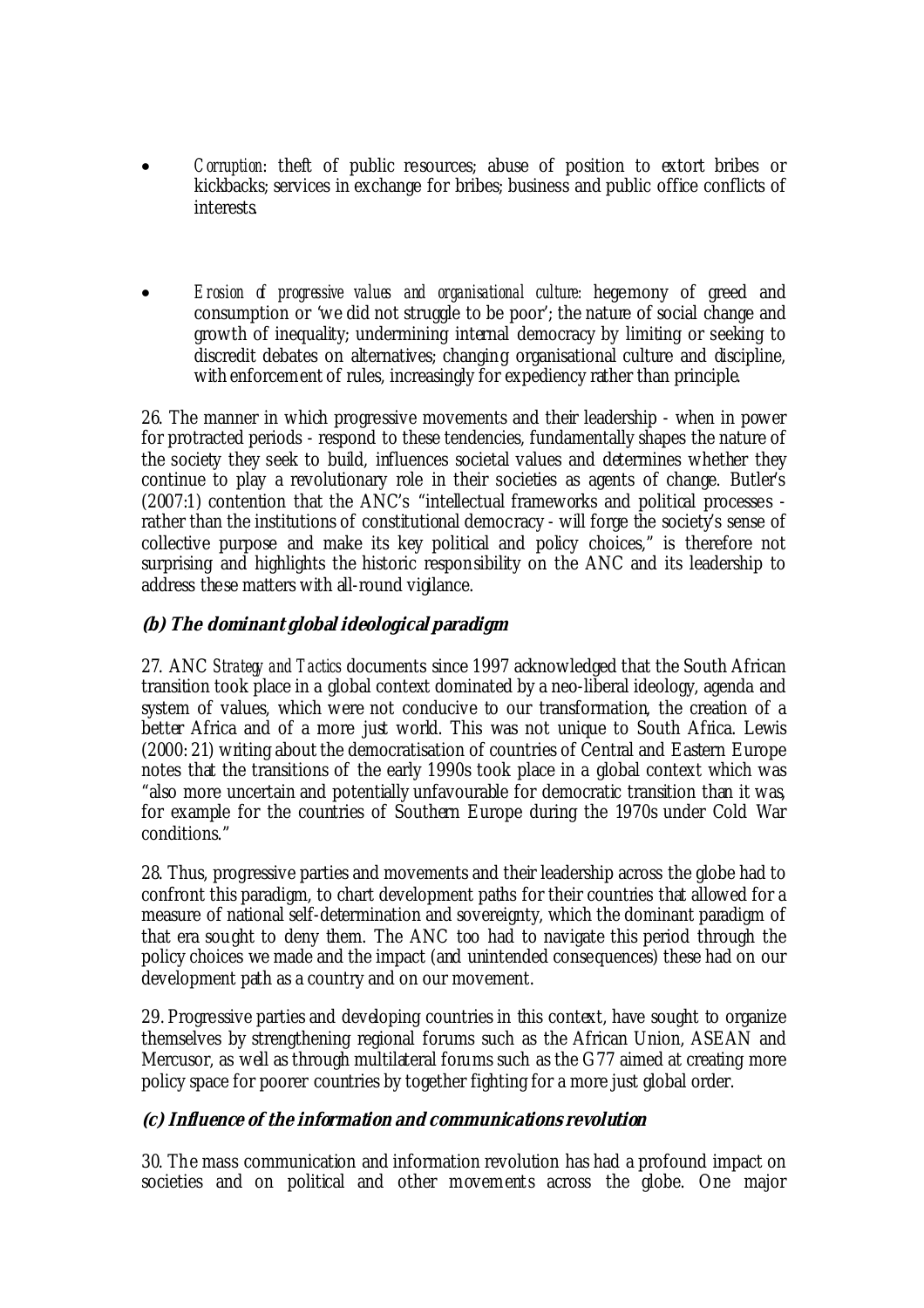developments in this regard is the growing dominance of commercial media over traditional forms of communication between movements and their membership and mass base. As Leif (1998: 281), writing about media impact on European social democratic organisations rather fatalistically puts it: "*In today's media society, politics enter public awareness only if the media make people aware: unless it is popular 'prime time' material, politics never enters into anybody's awareness. Media politics is no small fry matter, it is dealt with uncontrolled, in private. This in turns defines the specific direction of the lobbying within parties."*

31. New media and communications technology also increase the ability of people to speak to each other directly and instantly across large distances, rather than waiting on official organisational channels. On the one hand, the availability of this technology is good for democracy and the free flow of information. On the other hand, it can mean that the 'official' voice of the organisation is always struggling to be heard in a cacophony of direct interactions between comrades. An example of this in our own ranks is the frequent use of SMS's as a tool in internal battles by spreading factional messages and misinformation.

32. The ANC in rising to this challenge has often been in the forefront of strategies to engage with this new reality, including the fact that the movement was the first political party in South Africa to start its own website in 1995. It regularly uses research and opinion surveys to aid its elections strategy development, while at the same time emphasising internal communications (through organs such as *ANC Today*, *NEC Bulletin, Umrabulo* and the growing number of provincial publications) and direct communications with its mass base. The innovative use of 'new media' was particularly evident during the 2009 elections campaign, and is one of the explanations for the concerted outreach to young and first-time voters. Part of the ongoing challenges of the ICT revolution also include engaging with the rise of user-generated content, and the potential for instant messages to reach increasingly larger groups of people.

33. The negatives of the information revolution include the shallowness that is associated with instant and constant news feeds, short attention spans and the tyranny of the sound bite. For political movements and parties there is also the challenge of leaders who are made in the media or who have to be 'media friendly'. In response, organisational programs (and often policies) too become 'instant' and responsive and the media is then used to forward agendas within organisations. One of the manifestations of the shadow organisational culture in the ANC of the last couple of years have been the public spats between leaders and the use of the media to discredit each other and to fight internal leadership battles in the movement and the Alliance.

34. The engagement on the issues of communications remains an important part of ANC organisational strategy, as recognized by the extensive resolution from the 51st National Conference in 2002 on Communications, which also set clear benchmarks. This resolution re-affirmed and extended the policy positions of the previous conference, in the context of the battle of ideas.

## **(d) Macro social changes**

35. The foundation built during the first sixteen years of freedom, developments on the African continent, the global environment as well as the simple passage of time already had an impact on the nature of our society. These include changes among the motive forces, such as for example the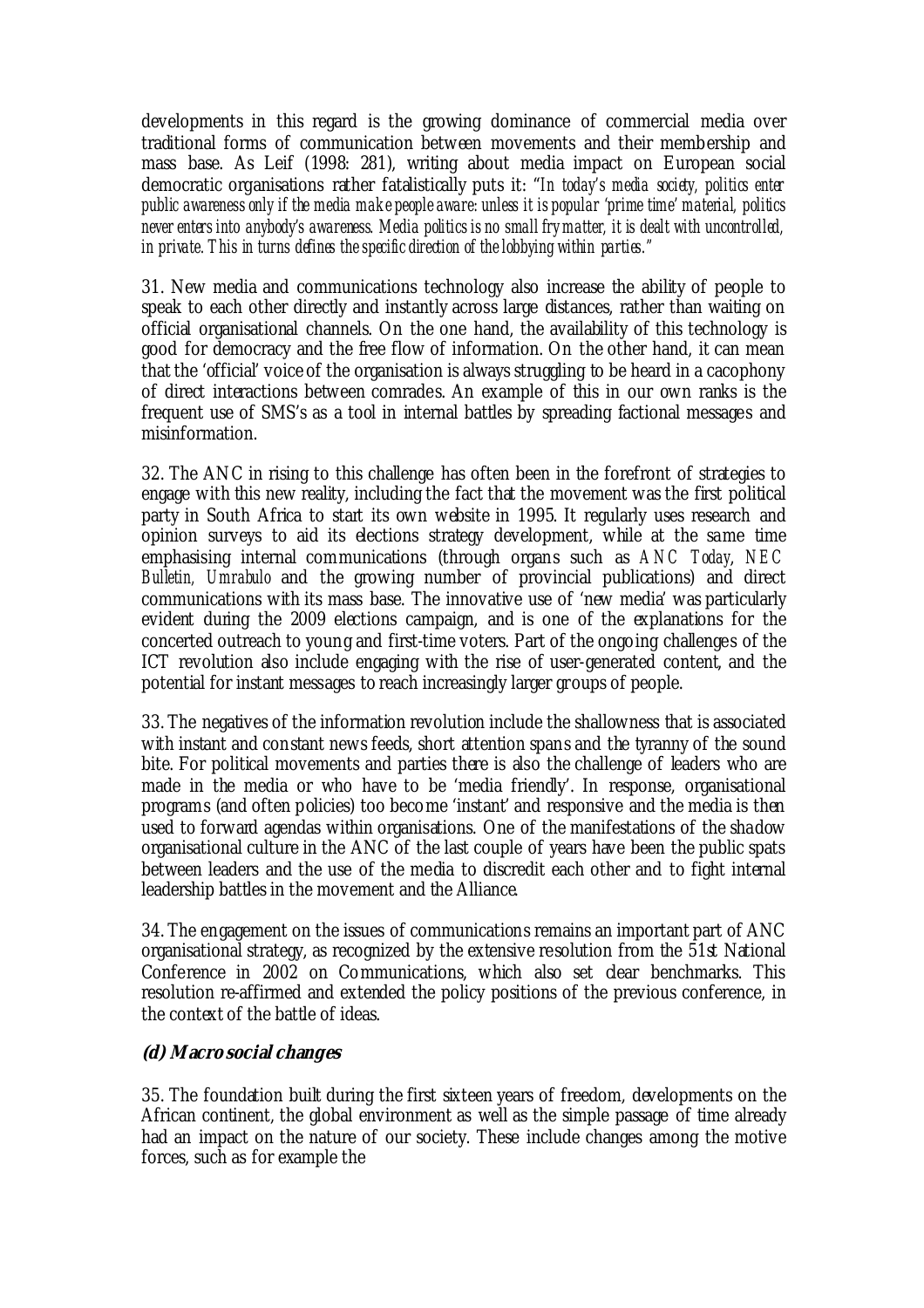- Shifts in trade union membership from the dominance of workers from primary (mainly mining) and secondary sectors towards services (public sector), reflecting shifts in the country's economy and labour markets;
- The growth of the black middle class and a small, but visible black bourgeoisie, also in many cases with a strong link to public sector activities or sectors of the economy that are highly regulated.
- The impact of urbanisation and of internal and external migration;
- The persistence and changing nature of the national and gender questions;
- The persistence and changing nature of inequality and poverty; and
- The reality of post-apartheid generations with their different experiences, issues and perspectives.

36. Many of these developments are a result of our success and the process of liberation in general. However, the organisational challenges also reflect our lack of success in other areas. For instance, to the extent that the economy is not growing enough to create real opportunities in productive economic activity, people will seek to accumulate wealth by using the state apparatus. Also, to the extent that we are unable to ensure the effective delivery of public resources on an equal and consistent basis, people may try to use structures of the organisation to divert resources or 'jump the queue' in service delivery.

37. *The challenges of leadership* document thus recognised the necessity of the ANC in its leadership collectives to embody these changes, arguing that our collectives are 'melting pots', which should be seen to represent a "synthesis of not one but the cross-section of various strands and identities. Overall, the ANC should strive to be the microcosm of the motive forces of transformation and in broader terms, the microcosm of the South African nation being born."

38. *The eye of the needle* (ANC, 2002: par. 6 and 11-17) urged members when considering nominations for leadership to ensure that these collectives reflect the current tasks of the NDR – of building a national democratic society. This should find expression in the kind of ANC required to meet these challenges: a mass people's movement, a non-racial and non-sexist national movement, a revolutionary democratic movement, a leader of democratic forces and a champion of progressive internationalism.

# **(e) The issue of party financing**

39. The financing of the movement (and other parties and organisations) and how this could be used to influence leadership and policy outcomes and the integrity of the ANC is a growing concern. This, however again does not only confront the ANC or South Africa. The research institute IDEA (2003:v) in its *Handbook on Funding of Political parties and elections campaigns,* notes that:

*"Parties need to generate income to finance not just their electoral campaigns but also their running costs as political institutions with a role to play between elections. Yet parties, in newer as in older democracies, are under increasing pressure, faced with a vicious circle of escalating costs of campaigning, declining or negligible membership income, and deepening public mistrust about the invidious role of money in politics. Their problems of fund-raising are causing deep*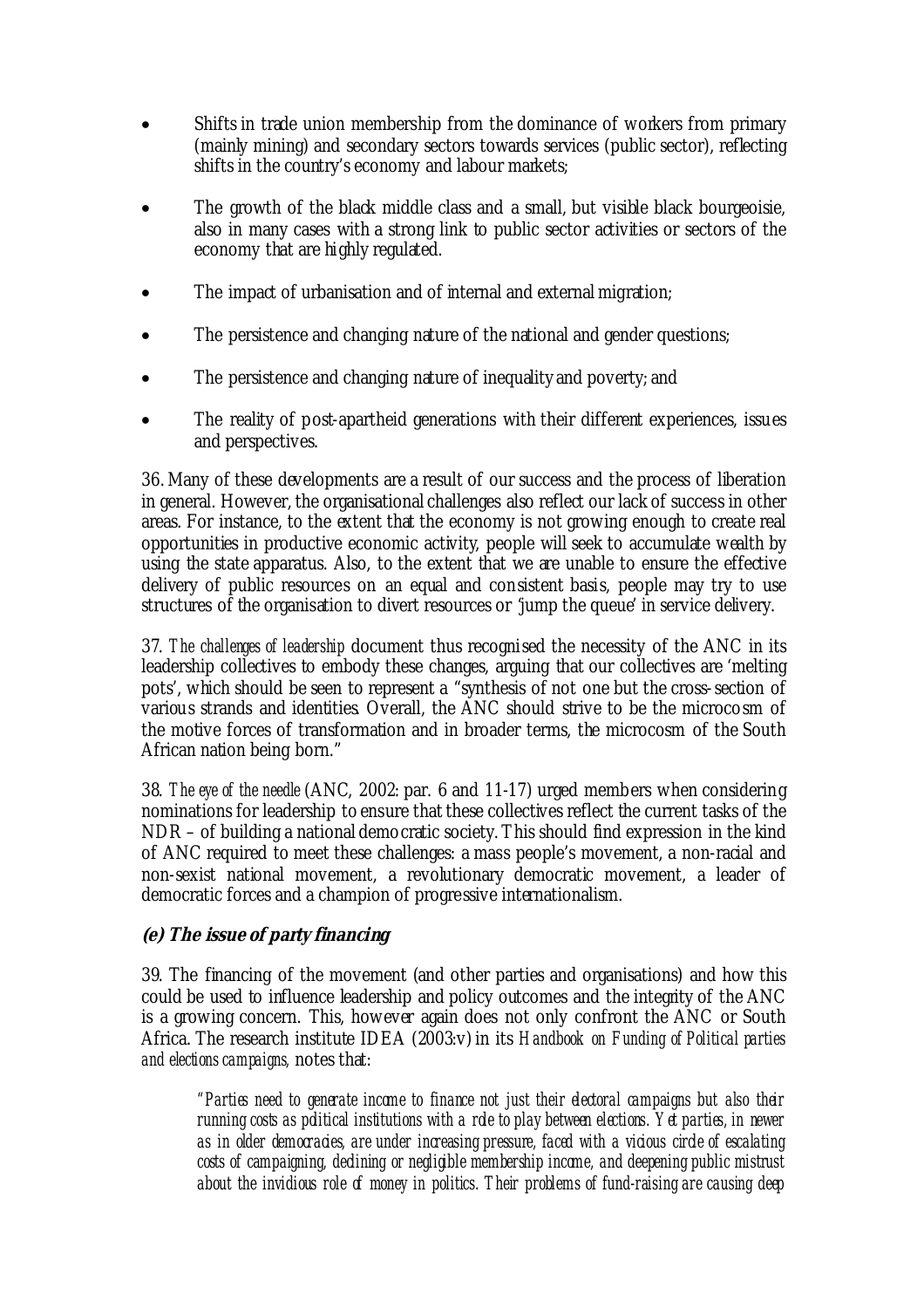*anxiety not just to politicians but to all those who care about democracy.* 

*The issue of party finance has in the past been dealt with in sharply contrasting ways across the world, but there are now signs of some convergence in the debate. There are at least three distinct but interrelated questions: (a) how free should parties be to raise and spend funds as they like? (b) how much information about party finance should the voter be entitled to have? (c) how far should public resources be used to support and develop political parties?*

*Each of these questions raises others about the function of political parties in society and reminds us of how much remains to be done, even in some quite stable democracies, to have political parties act according to basic principles of transparency and the rule of law. There are no simple answers about how political finance should be organised."*

40. Mindful of these issues, the 52nd National Conference resolution on Funding (ANC, 2007 par. 63) was therefore unambiguous in the policy positions it adopted:

*"The ANC should champion the introduction of a comprehensive system of public funding of representative political parties in the different spheres of government and civil society organisations, as part of strengthening the tenets of our new democracy. This should include putting in place an effective regulatory architecture for private funding of political parties and civil society groups to enhance accountability and transparency to the citizenry. The incoming NEC must urgently develop guidelines and policy on public and private funding, including how to regulate investment vehicles."*

41. The above approach primarily addresses formal party funding. But what about monies raised by candidates and lobby groups, with no accountability and disclosure about the sources (and legality) of such resources, nor how these monies are being used? Are we already in the trap of vested interests and those with money having more influence about the direction of the ANC than its membership?

42. Our approach towards party financing will therefore have to be broader, so that it also deals with the "informal" party financing, which is so much more insidious and dangerous to internal democracy.

43. These five issues are part of the objective reality confronting the movement today. Recent Strategy and Tactics documents have reaffirmed the ANC as both a revolutionary movement and a disciplined force of the left. This indudes reaffirmation of its commitment to social transformation and to the centrality of the people in this process. The ANC must therefore draw on its traditions of struggle, learning from global best practices and its own innovations to provide moral and people-centred alternatives to any paradigm that seeks to undermine the human dignity of our people. It is thus an affirmation that we are not merely prisoners of our situation, but that we have it in our powers to bring about changes.

## **Polokwane - the call for renewal**

44. Against this backdrop, and mindful that we were approaching fifteen years since our democratic transition, the  $52<sup>nd</sup>$  National Conference in 2007 was an important moment in the history of the movement. It drew attention to and re-affirmed important organizational principles of the movement, such as:

*44.1 The centrality of the people:* It reasserted the perspective that the ANC remains a liberation movement that exists primarily to serve the people. As a ruling party, the ANC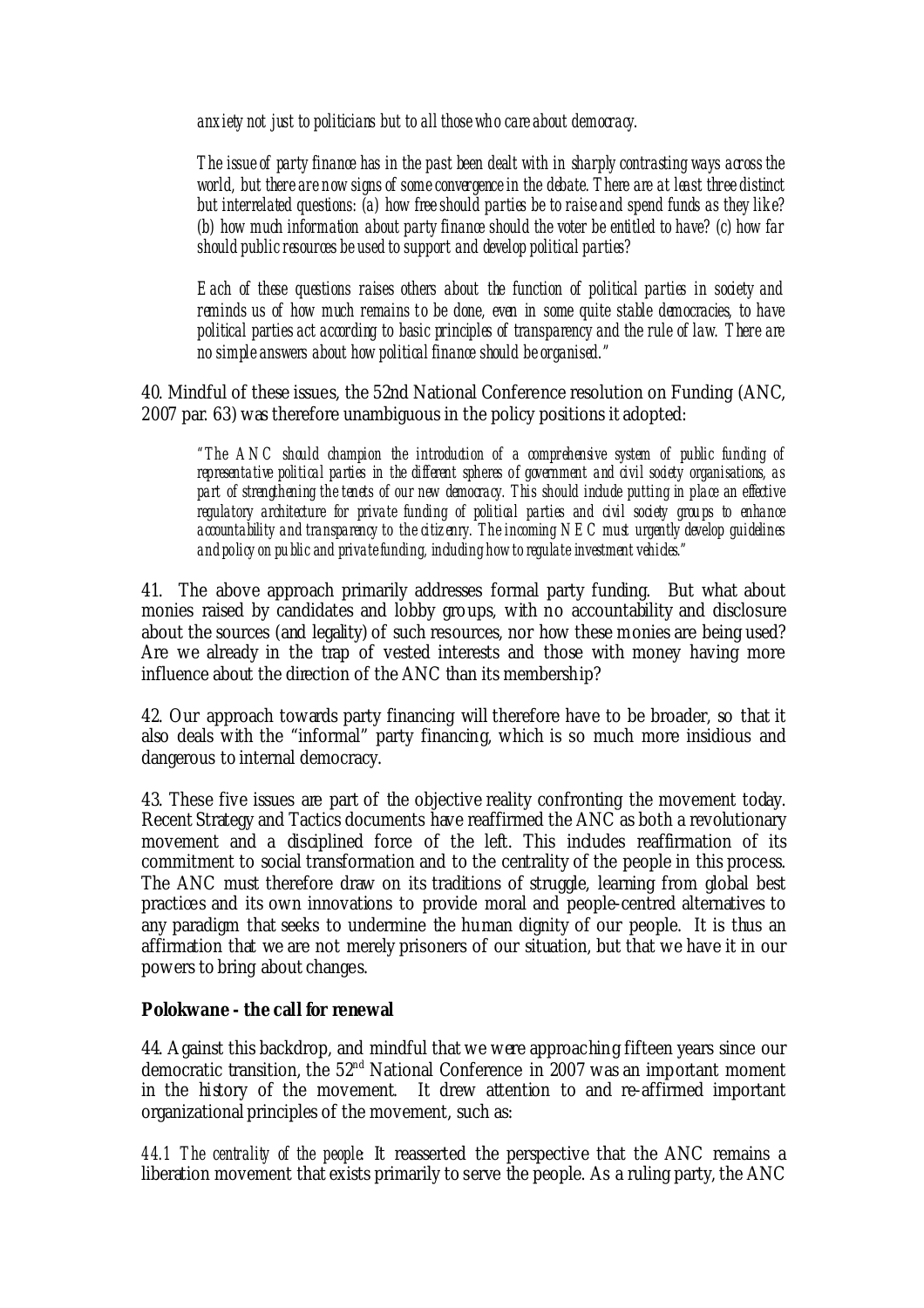should therefore use access to state power to change both the state and society in order to benefit the people and improve their quality of life. Polokwane therefore overwhelmingly rejected any attempt to turn the ANC and the state into instruments for self-enrichment and self-aggrandisement.

*44.2 The role of the membership and grassroots:* It reaffirmed and reasserted the democratic character of the ANC, especially the critical voice of the rank-and file membership and grassroots structures in giving direction to the ANC. Leadership must be humble and accountable to the base, always serving at the pleasure of the membership and branches.

*44.3 Relationship between the party and state:* It adopted the perspective that the ANC is a strategic centre of power that should lead both the state and society in the transformation of SA. It reaffirmed the ongoing relevance and centrality of the Alliance and called for ways to strengthen the Alliance.

*44.4 The need to reassert our revolutionary morality and values*: including the values of service to the people, human solidarity, humility and selflessness.

*44.5 The centrality of discipline:* reaffirming the position adopted at Stellenbosch that the ANC indeed remains a revolutionary movement and disciplined force of the left, which requires leadership and cadres with revolutionary discipline and conduct.

45. It is against this background that the 52nd National Conference made a clarion call for renewal. However, Polokwane Conference's historical significance will be judged based on whether it was a turning point to arrest and reverse the danger of revolutionary decline and decay posed by sins of incumbency. We will remember Polokwane in so far as it launched the renewal campaign to safeguard the ANC's legacy as the people's movement and agent for change for next generations.

## **Answering the call – critical issues in the battle for renewal**

46. Renewal is not an easy battle to win. Those who benefit from the current chaos and decadence will resist renewal. It will take a decisive leadership, committed cadreship and politically conscious membership to succeed in winning the war against organisational decay. The NGC discussion document on *Organisational renewal*, will deal with the details of the organizational tasks and progress on renewal. This document deals with issues with regards leadership renewal, organizational discipline and culture.

47. Leadership renewal, and addressing the challenges we face in our leadership elections and succession planning, will be an important part of renewal of the movement towards the Centenary. The following are amongst the issues that require urgent attention in this regard:-

## **(a) Value system of a national democratic society and character of the ANC:**

48. The discussions towards the 2000 NGC (reiterated in January 8, 2010 statement) raised very sharply the issue of the movement taking the lead in defining a new morality, which should help us construct and form the foundation of the national democratic society we seek to build. The discussion document "*ANC revolutionary movement and agent for change*" of 2000 thus raised the need for a New Cadre and Person, in the context that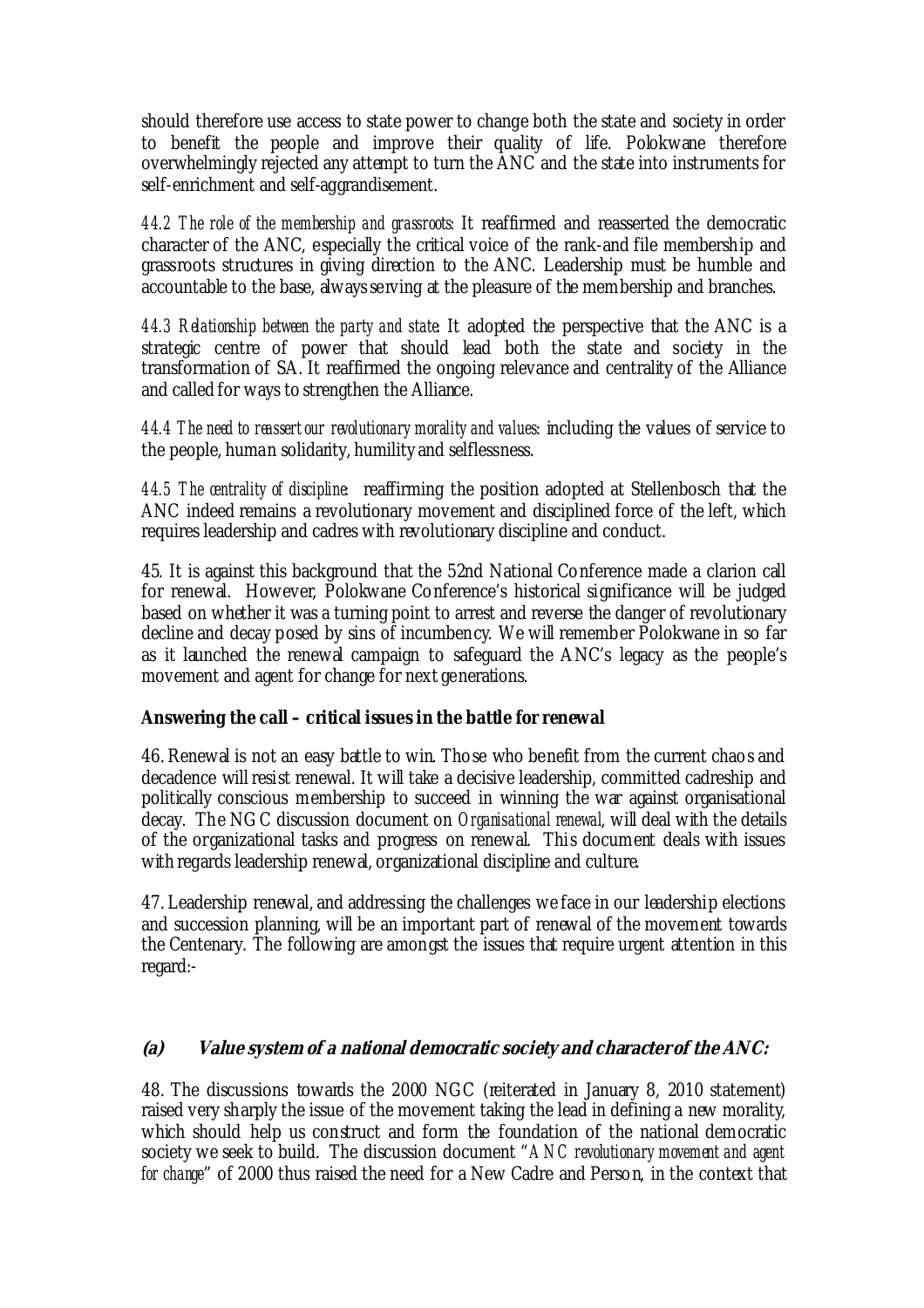the National Democratic programme is about both the transformation of material conditions *and* about engendering new social values.

49. Failure to build a New Person (continued the 2000 NGC document), among revolutionaries themselves and, in a more diffuse manner in broader society, will result in a critical mass of the vanguard movement being swallowed in the vortex of the arrogance of power and attendant social distance and corruption, and, ultimately, themselves being transformed by the very system they seek to change. An important challenge, among others, is thus to ensure a systematic intervention by the ideological centres and institutions of society, as well as mothers and fathers and the family as a whole in shaping social values and a new morality.

50. The process of engendering new social values will require comradely and frank debates about the nature of the society, institutions and values we espouse and live by. It will require introspection and reflection on the role and image of the movement as a leader of our society, as well as self-reflection by its leaders and members on our collective and individual contribution to the shaping of this role and image.

51. Strategy and Tactics (2007: par. 35-38)) dedicates a substantive discussion to the value the national democratic society we seek to build, as an antithesis to the historical injustice of apartheid colonialism, but also as an antithesis to a narrow national liberation struggle ending at formal political power, as well as to neo-liberalism and ultra-leftism. The foundations of a national democratic society, it notes, should include sustainable use of natural resources for current and future generations; management of human relations based on equality; social inclusion, opportunities for youth and protection of the vulnerable; a state which derives its legitimacy from the people, with checks and balances of the rule of law; and a nation acting in partnership behind a common vision, each sector making its contribution and recognition of diversity as well as our overarching national, African and human identity.

52. The value system of a national democratic society is also critical to *social cohesion and inclusion* and essential component of our vision for society. Constructing a national democratic society requires a value system based on a caring society, human solidarity; a focus on the rights of the poor; discouraging conspicuous consumption and ostentatiousness; promotion of social activism; pride in an honest day's work, and rooting out corruption.

## *(b) Exercising political and state power in the interest of the people as a whole*

53. Strategy and Tactics (2007: par. 138) recognizes the challenges and 'sins' of incumbency (patronage, bureaucratic indifference, arrogance of power, corruption) and suggests approaches to the management of relations within the organization. Our ability to manage this minefield, it contends, will determine "our future survival as a principled leader of the process of fundamental change, an organization respected and cherished by the mass of people for what it represents and how it conducts itself in actual practice."

54. These approaches should show a fundamental appreciation of political power and the role of the state to the building of a national democratic society. The principles that should inform our approaches to the management of state power as ANC cadres indude: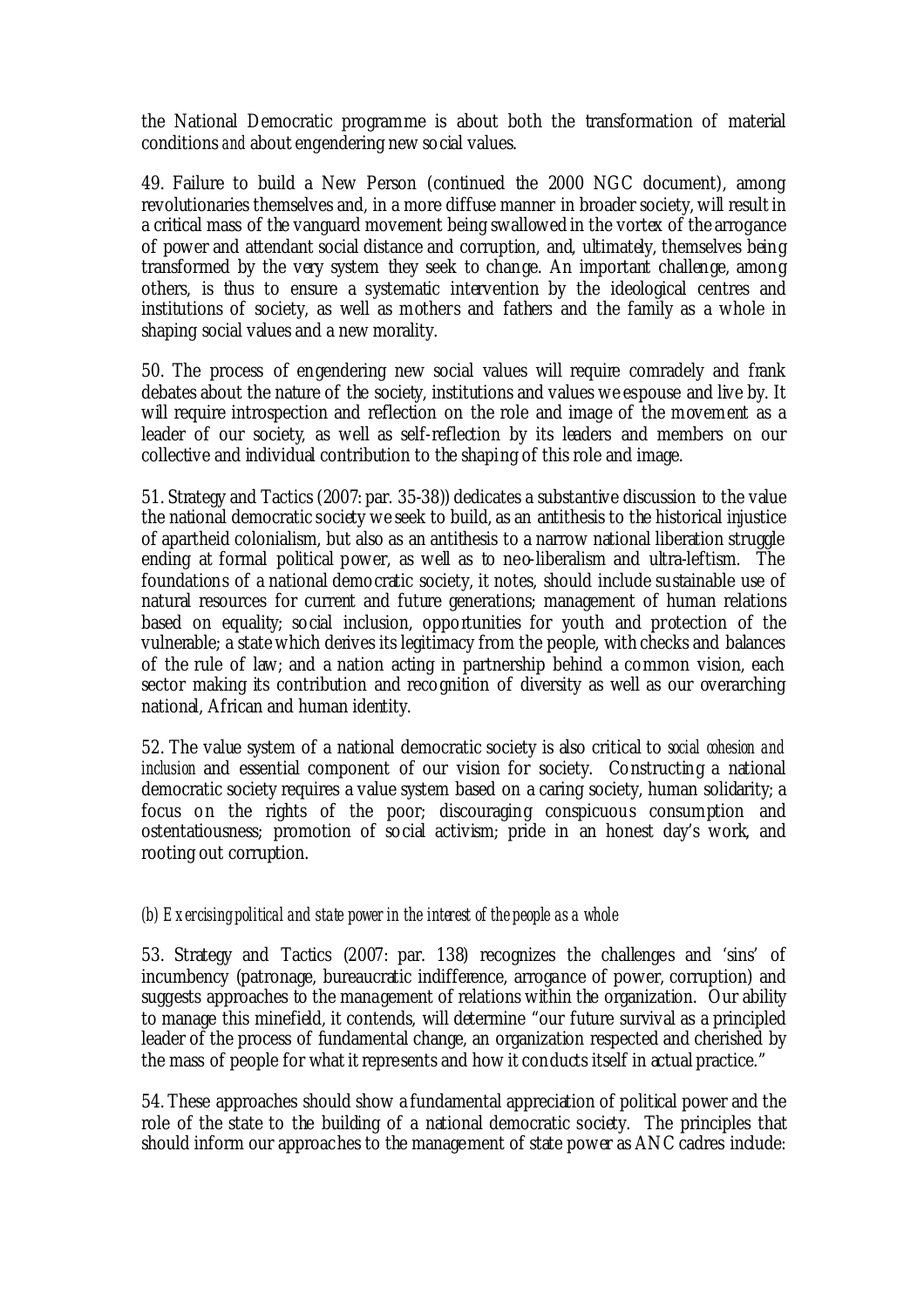54.1 Treating politics and public service as a calling with requisite moral status, in which any of the motive forces can take part, ether as a profession or as time-bound service.

54.2 Strategic leadership by the ANC to deployed cadres in government, through its policy making forums, thus acting as political centre.

54.3 Strengthening ANC monitoring and evaluation capacity, in order to ensure our strategic mandate is carried out, direction given to cadres and space provided for cadres to exercise initiative within their strategic mandate.

54.4 Provide systems of information sharing within leadership structures and across the organization.

54.5 Ensure cadres apply themselves to government work and add strategic value.

54.6 Manage the state as an organ of the people as a whole, rather than a party political instrument.

55. These are noble principles, but we must discuss, apply and review on an ongoing basis how we practically live up to these, at all levels of the state. Key to this will be building the capacity of the ANC to monitor and evaluate the implementation of its politics and to hold its representatives and deployees accountable. In addition, the participation of the people in their own transformation and development, and the responsiveness of the ANC to the people is a critical success factor.

## **(c) Draw clear lines between right and wrong**

56. The factionalism that is associated with a shadow organisational culture breeds intolerance, removing the vibrancy of debate and the mutual development of members that are the life-blood of the organisation. Disruptive conduct in meetings and conferences, including shouting down those who hold contrary views and even indecent and violent conduct, can become the order of the day. If this is allowed to continue, many members will recoil from taking part in ANC meetings. Some may simply let their membership lapse, and all kinds of rogues may take the movement over - with dire consequences for the ANC and indeed the revolution as such.

57. A critical area is therefore to ensure that gatherings of the movement, where members exercise their rights and responsibilities, are conducted in a proper manner. *Box 1* is an example of the kind of lines between appropriate and inappropriate conduct we must consider.

## **BOX 1: CONDUCT IN GATHERINGS**

In meetings, ANC members have a right to contribute to discussion on any issue, in line w ith meeting agendas and rules. This includes matters pertaining to debate on candidates for election into any position or selection of delegate(s) to Conferences. In such discussion, members have the right to be "w rong"; but should accept the view of the majority w hen such a view has been procedurally adopted. Respect for meeting rules are an important part of ensuring that the organisation is able to conduct its affairs, and to allow all members to contribute to the political life of the movement.

| Acts of misconduct in gatherings already in the I In line with these and other provisions of the<br>ANC Constitution (Rule 25.5) and which need Constitution, the following should also be<br>to be discouraged: | prohibited: |
|------------------------------------------------------------------------------------------------------------------------------------------------------------------------------------------------------------------|-------------|
|------------------------------------------------------------------------------------------------------------------------------------------------------------------------------------------------------------------|-------------|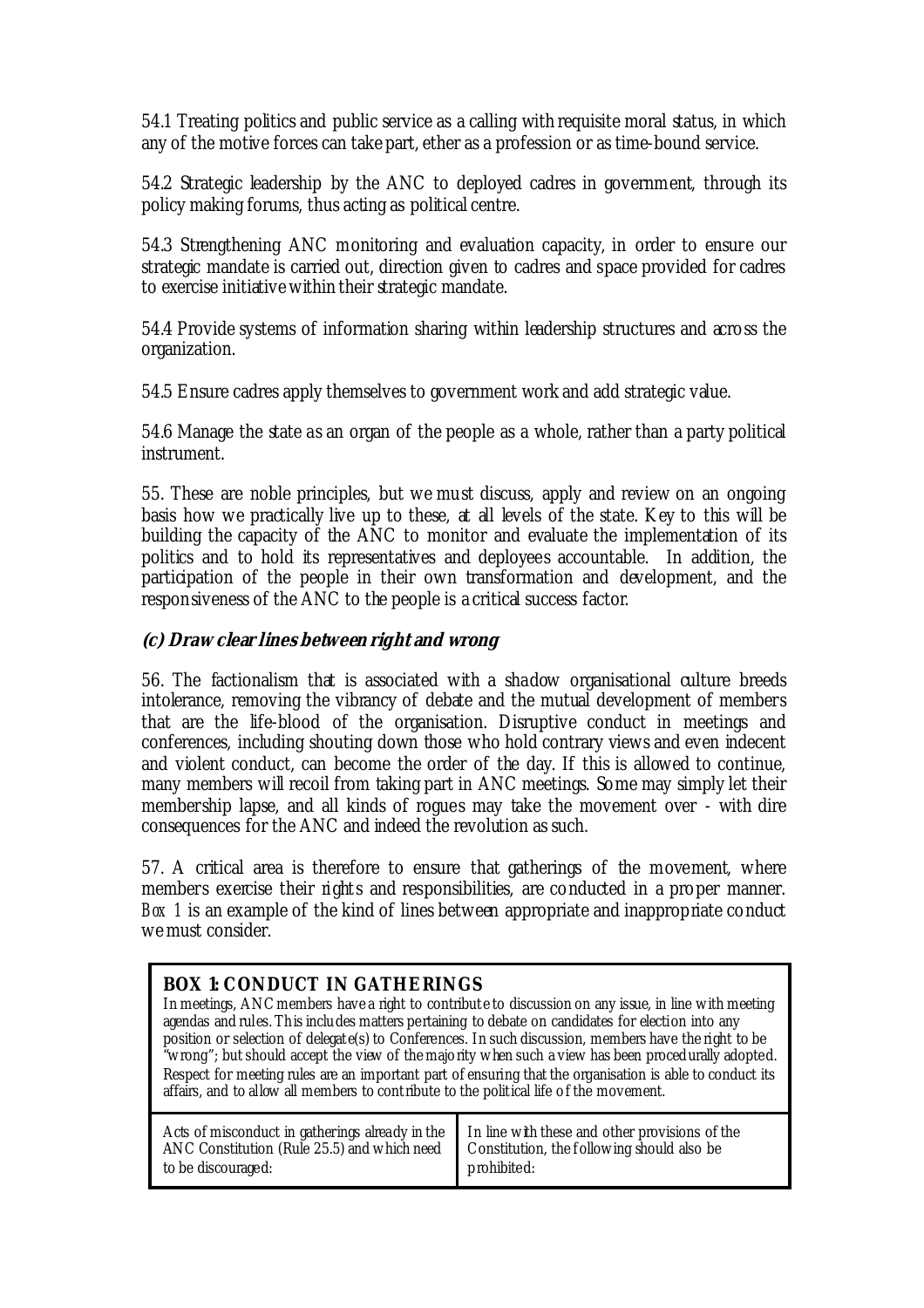| • Undermining the respect for or impeding<br>the functioning of the structures of the<br>organisation;<br>• Participating in organised factional activity<br>that goes beyond the recognised norms of<br>free debate inside the organisation and<br>threatens its unity;<br>• Fighting or behaving in a grossly disorderly<br>or unruly way; and<br>• Deliberately disrupting meetings and<br>interfering with the orderly functioning of<br>the organisation. | Preventing other members from stating and arguing<br>their points of view, including through heckling or<br>other disruptive activities;<br>Forcing one's way into meetings which an<br>individual does not have the right to attend, refusing<br>to abide by accreditation rules or allowing such<br>conduct;<br>Suppression of legitimate dissent which is aired in<br>accordance with the rules of the meeting or<br>otherwise generally ignoring procedures on how a<br>meeting should be run;<br>In the meeting, as a candidate, failing to take steps,<br>including interactions and/or statements to stop<br>misconduct in one's name; and<br>As an accredited observer or guest, engaging in<br>conduct that violates these and other rules of the<br>ANC. |
|----------------------------------------------------------------------------------------------------------------------------------------------------------------------------------------------------------------------------------------------------------------------------------------------------------------------------------------------------------------------------------------------------------------------------------------------------------------|--------------------------------------------------------------------------------------------------------------------------------------------------------------------------------------------------------------------------------------------------------------------------------------------------------------------------------------------------------------------------------------------------------------------------------------------------------------------------------------------------------------------------------------------------------------------------------------------------------------------------------------------------------------------------------------------------------------------------------------------------------------------|
|----------------------------------------------------------------------------------------------------------------------------------------------------------------------------------------------------------------------------------------------------------------------------------------------------------------------------------------------------------------------------------------------------------------------------------------------------------------|--------------------------------------------------------------------------------------------------------------------------------------------------------------------------------------------------------------------------------------------------------------------------------------------------------------------------------------------------------------------------------------------------------------------------------------------------------------------------------------------------------------------------------------------------------------------------------------------------------------------------------------------------------------------------------------------------------------------------------------------------------------------|

## **(d) Review and strengthen core aspects of our internal electoral processes:**

58. *Through the eye of the needle'* (ANC 2001: par. 18-24) spells out the principles of ANC organisational democracy. These include elected and collective leadership, branches as basic units of the ANC, consultations and mandates, criticism and self-criticism, democracy as majority rule and the applications of democratic centralism.

59. 'In addition to the above principle, the constitutional guidelines for elections provide for a critical role for branches and branch members as the electoral college for all elective positions in the ANC. These principles and guidelines - the right of any member to stand and be elected subject to qualifications in terms of track record; the nominations process in branch general meetings; the election of delegates to conferences; nominations from the floor at conferences; and voting by secret ballot - are critical to a democratic organisation.

60. However, the shadow culture we spoke about undermines and subverts these very processes. Eye of the needle thus reminds us that members must take charge, identifying a critical challenge facing branches to ensure the integrity of the membership system. It also addresses the responsibility of conference delegates to deliver the mandate of their branches, while also allowing themselves to influence and be influenced by other delegates.

61. A major challenge is how to ensure the integrity and rigour of the electoral processes. Discussions about leadership in branches should be based on the tasks at hand and the requirements of leadership, rather than members simply being roped in to support one list or another, without debate and discussion on the tasks of the movement and without consideration of what each individual candidate can and should contribute.

62. Our current electoral process is thus based on the revolutionary assumption that the organisation through its membership and structures discuss the requirements of leadership and who best in its ranks can fulfil these tasks. One of the tendencies of the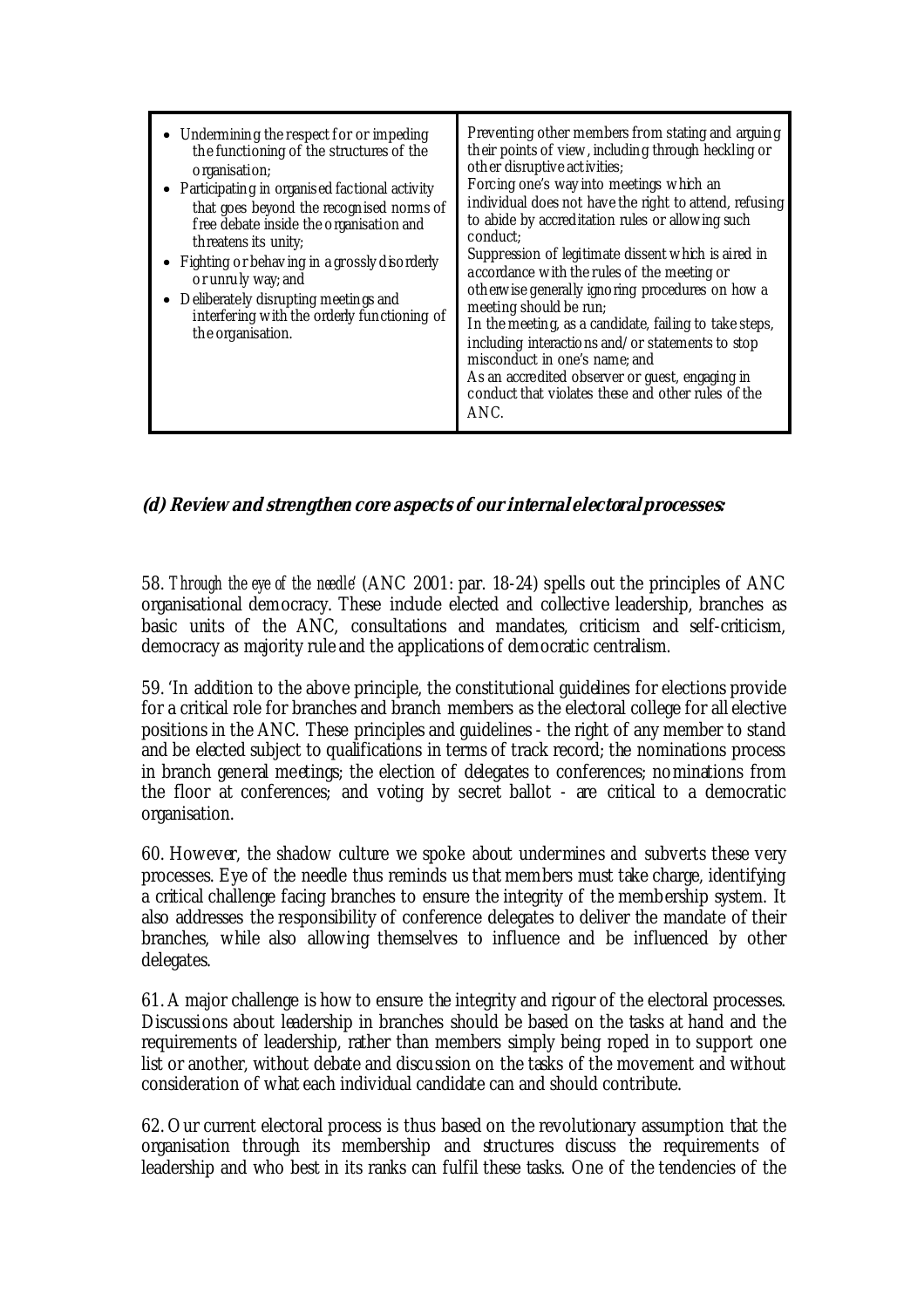last fifteen years has been of individuals or groups aspiring towards leadership, and then seeking to convince the organisation and members to nominate and elect them, often in opposition to another group - either getting them out or preventing them from coming in. This tendency is counterproductive when it is based not on the tasks at hand and qualities of individuals, but on expediency (getting in at all cost) or a half-baked vision with little intention of uniting the movement behind such vision. Thus means and ends become equally suspect.

63. We thus need to find a way of strengthening our electoral processes generally and the nominations process in particular, by:

- Circulating electoral rules and other guidelines for conferences way in advance, so that the organisation sets the debate about conferences, rather than individual agendas as played out in informal processes and in the media.
- Incorporating the 'broad criteria for leadership' into our electoral rules to ensure political discussions on candidates for nominations; and
- Developing guidelines on lobbying, with structures to enforce it (*see for example Box 2*).

## **BOX 2: RULES ON LOBBYING**

A democratic electoral process is about influencing and being influenced by others about the value that a candidate w ill add to the w ork of the organisation. As such, structures, members and even the candidates or aspirant candidates have a right to express their views, in the process influencing the electoral process and allow ing themselves to be influenced in the process of engagements about these issues. This will take place in inform al interactions as w ell as in formal structures of the movement.

How ever, no structure outside of the ANC has a right to nominate or lobby for any candidate. While appreciating that the public at large w ill have an interest and even preferences, which in a free society may be publicly expressed, mobilisation for such support, including setting up of lobby-groups that seek to influence internal ANC processes, by candidates or their supporters should be prohibited. We should therefore consider discouraging the follow ing specific w rongful lobbying practices, by adding them as acts of misconduct in our electoral rules, including:

- Raising and using funds and other resources to campaign for election into ANC structures;
- Production of t-shirts, posters and other paraphernalia to promote any candidature;
- Promising positions or other incentives or threatening to withhold such, as a means of gaining support;
- Attacks on the integrity of other candidates, both w ithin structures of the movement and in other forums, save for legitimate critiques related the substance of the contestation w hich should only be raised in formal meetings of the movement;
- Suppressing honest and legitimate debate about candidates (on these issues of substance) in formal meetings of the movement;
- Open and private lobbying or utilisation of the media in support of or opposition to a particular candidate;
- Allow ing structures or individuals to condone violation of Constitutional provisions and/or regulations, and/or failing to report such violations w hen they occur; and
- Generally, as a candidate, failing to take steps, including interactions and/or statements to stop misconduct in one's name.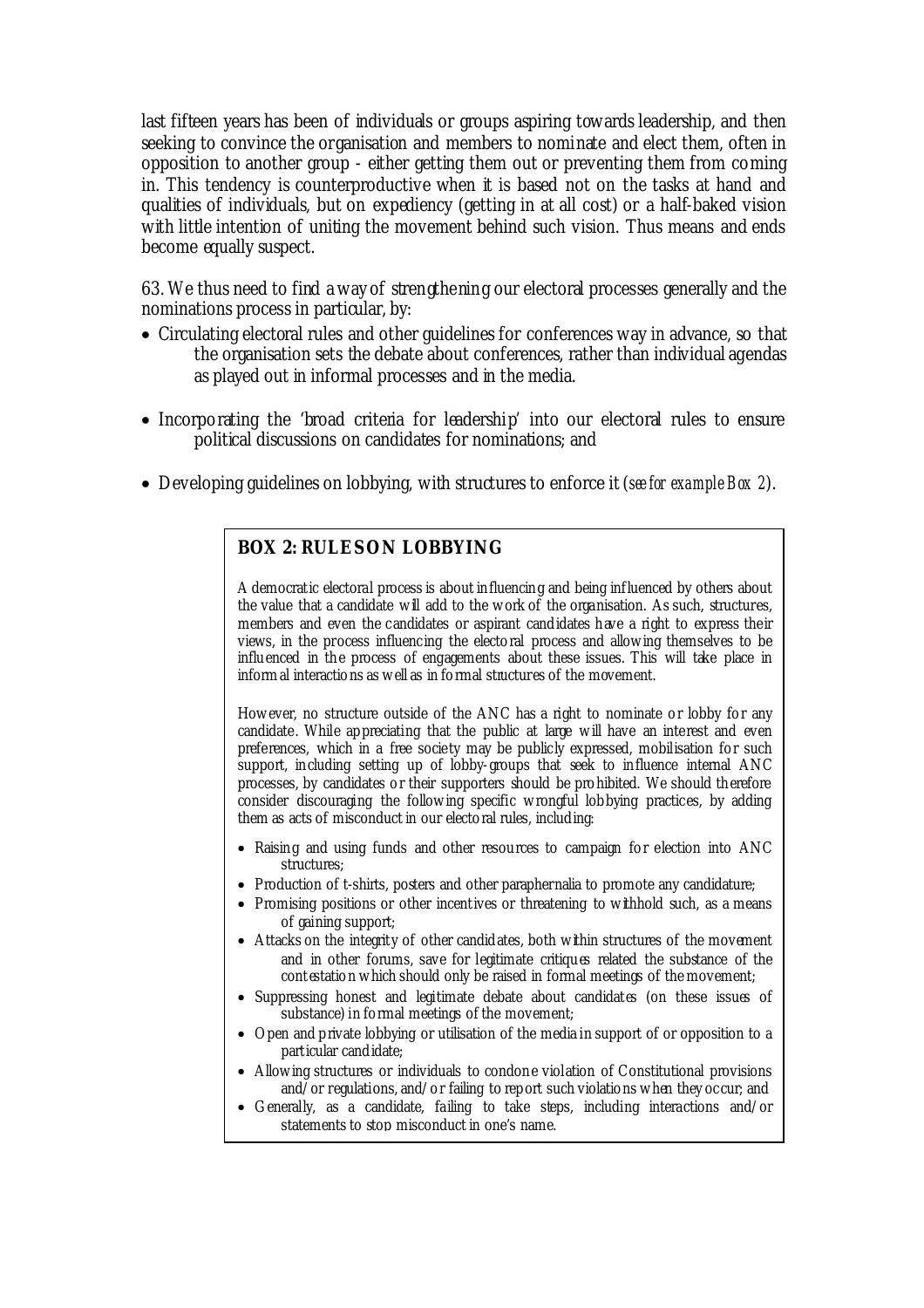## (e) **Sanctions and enforcement**

64. Attached to all rules should be sanctions that fit the level of misconduct. Many of these are contained in the Constitution, and include suspension and even expulsion. However, in the context of electoral processes, additional sanctions and enforcement mechanisms are necessary, which will serve as a disincentive directly linked to the context of the misdemeanor, including:

- Disqualification as a candidate or delegate;
- Expulsion, from the meeting, of a candidate or delegate or observer or guest; and/or
- Naming and shaming of candidates or members or their ANC/non-ANC supporters.

65. The rules proposed for discussion are meant to reinforce the processes started to renew the values, character and organisational integrity of the ANC. They are not meant to supplant, but rather to reinforce, the other elements of this campaign such as political education and induction. As with all rules, they can lend themselves to partial application or perceptions of such; or galvanise an industry of legal expertise to find loopholes of avoidance. This should be obviated through the utilisation of the movement's disciplinary structures in finalising the details, proceeding from the perspective that the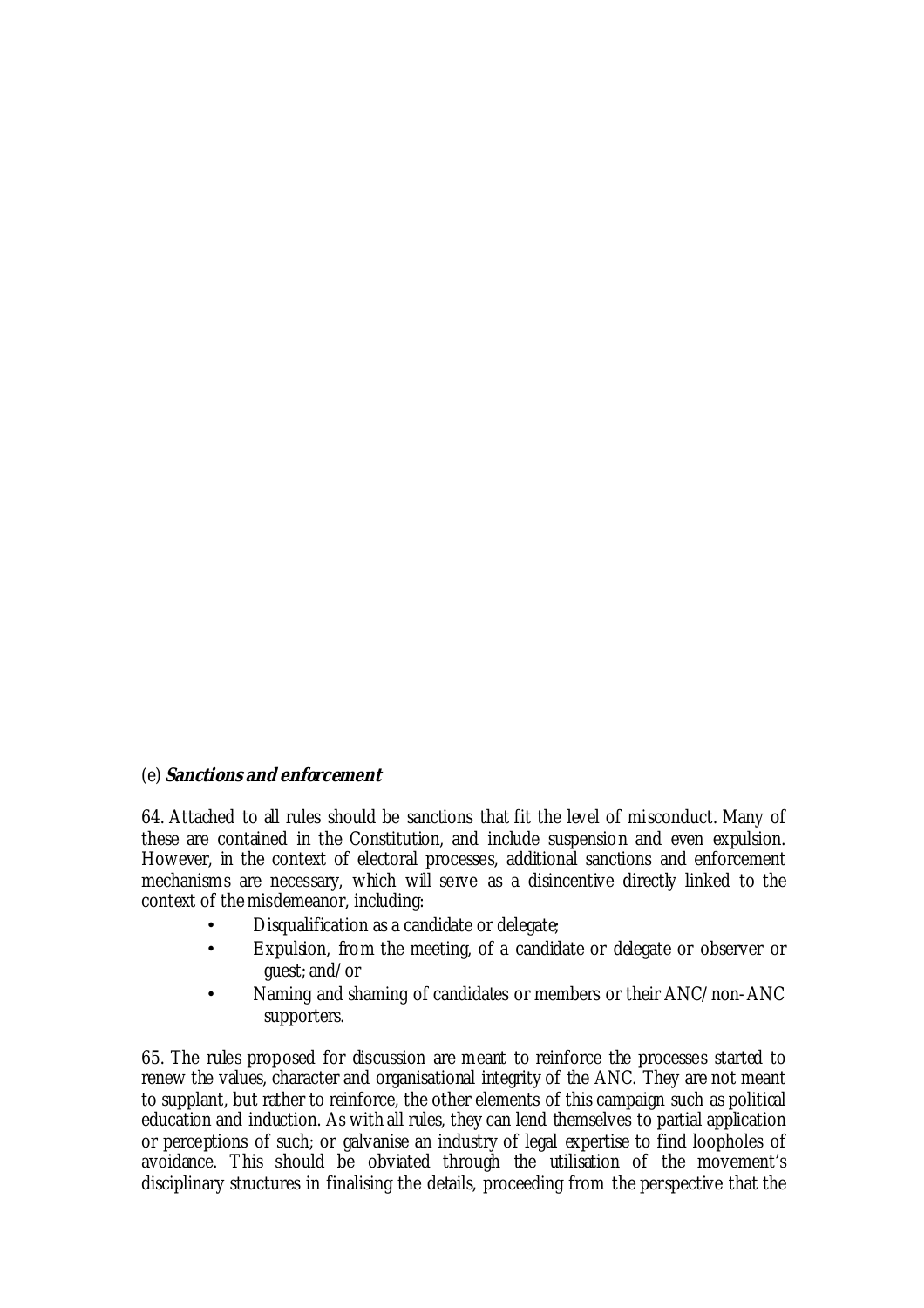ANC is a voluntary organisation.

66. It should be expected that, once the system is put in place and sufficiently publicised, it would serve as a deterrent at least to the most vulgar expressions of ill-discipline that we have witnessed in the recent period. Further, it is hoped that consistent application of the system, especially in the early stages, will be indication enough that there is consequence to delinquency.

## **(f) Branches and the Leagues as 'political schools'**

67. For any revolutionary movement, the reproduction and maintenance of its organisational culture and leadership cannot be left to chance. ANC branches and the Leagues are important 'schools of socialisation' in this regard.

68. ANC branches are the first point of entry and (should) provide the most consistent and vibrant forums for members to participate in the political life of the ANC, and thus for the development and emergence of leadership. That is why the twin tasks of branches include mobilizing and organizing communities and as a political school for members of the ANC. It is in branches that we should learn the values of social activism and an understanding of the basic policies and principles of the movement.

67. The Youth and Women's Leagues, as sectoral formations of the ANC and through their branch structures, also have similar yet specialised functions. The ANC Youth League serves as a preparatory school for young members and leaders, by harnessing their energy, innovation and enthusiasm in the transformation process. As a mass movement of young men and women, it also provides young activists with practical experiences of mass work, problem solving and service to the people. In addition, it mobilises and champions youth interests in the ANC and in broader society. It is therefore not surprising that from the ranks of the ANC Youth League have emerged tried and tested cadres and leaders of the ANC.

69. The ANC Women's League is a political school for women, harnessing the reservoir of community activism we find among women virtually everywhere, raising their consciousness and awareness about their position and emancipation as women, the building of a democratic, non-racial, non-sexist and prosperous country for all, and preparing them to take their place in the ANC and in broader society, pursuant of these goals.

70. The recently launched Veterans League is a unique formation, an embodiment of the organisational experience and memories of our movement. It should thus play a critical role in the process of political education, socialisation and leadership development.

## **(g) Leadership development and cadre policy**

71. The Kabwe Consultative Conference in 1985 adopted a resolution on cadre policy, which sought to institutionalise the process of cadre and leadership development in the movement. This policy, and subsequent resolutions recognised the importance of the development, deployment, promotion, accountability and maintenance of cadres.

## **Figure 1: Critical elements of a Cadre Policy**

*From: Kabwe National Consultative Conference (1985) Commission report on Cadre policy*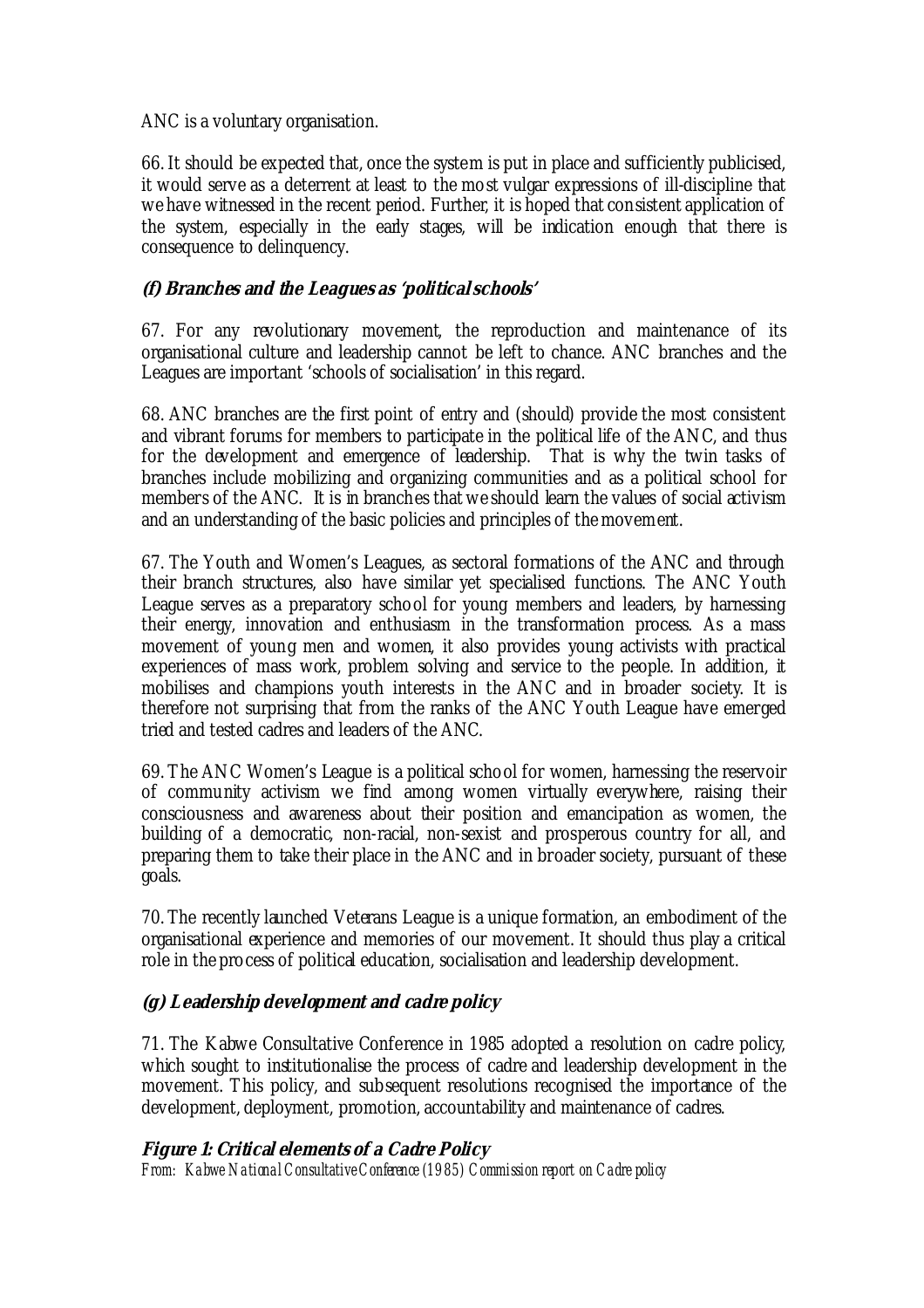

72. Thus since Mafikeng in 1997, the ANC adopted resolutions on deployment policy and the roles and accountability of our public representatives and deployed cadres, because we recognise the role the state plays in shaping and driving the social transformation agenda and that this too should not be left to chance.

73. What has been lacking is a deliberate human resource development programme for the ANC, which encourages and creates opportunities for training and gaining experience in the myriad of spheres necessary to build a national democratic society. The implementation and coordination of such a policy should allow for a more conscious and transparent process of career-pathing by party cadres, and will also strengthen our deployment policies at all levels.

74. The NEC Lekgotla in January 2009 also pronounced on leadership conduct, calling for the development of an *ABC of Congress leadership*, which should spell out our basic approaches to leadership, and the conduct expected from ANC leaders at all levels.

75. A strong call emerged from Polokwane for us to refine our approaches to leadership transition and succession, including learning from other progressive movements and parties. This should allow us as we approach elective conferences of whatever structure in the movement to be prepared not only to consider the tasks at hand, but ensure that leadership transition takes into consideration intergenerational learning, balancing continuity and change to ensure the preservation of organisational memory and experiences, as well as renewal and replenishment. This, according to the Polokwane resolution, should be the subject of a separate discussion paper.

## **Conclusion**

76. The 52nd National Conference will go down as the Conference that not only raised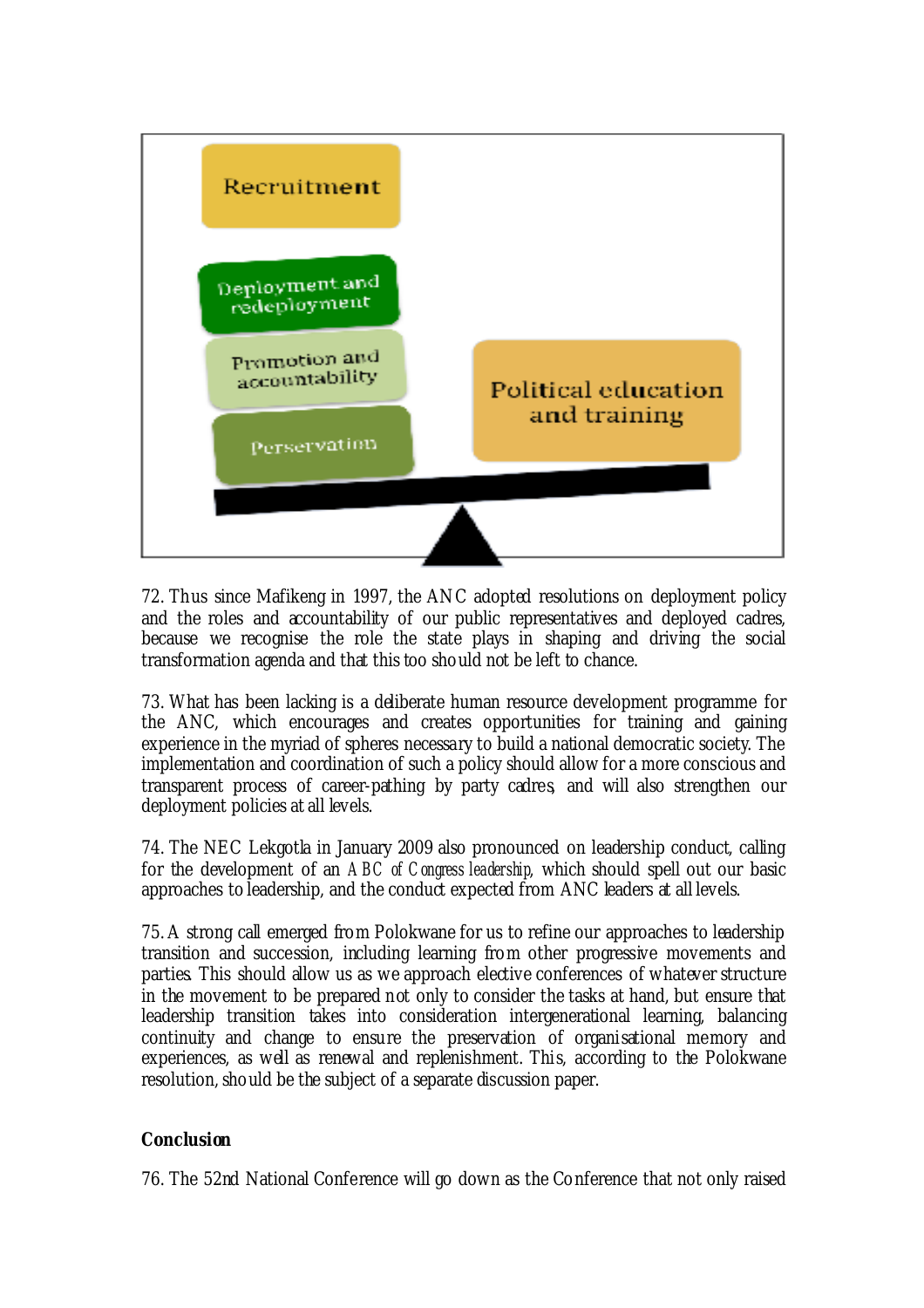the alarm about the negative impact of incumbency, it also called for renewal to defend the traditions of the ANC as a liberation movement that must remain loyal to the people of SA. It marked a moment for self-reflection, self-correction and adaptation to new challenges.

77. The drive for the organisational renewal of the ANC should help pave the way for critical reflection and debate, creating an atmosphere where we can collectively find lasting solutions to these very difficult problems. This requires leadership to lead honestly, humbly and decisively, and for membership and cadres to ensure that we take responsibility for the health of our movement.

78. In the run-up to the Centenary and Second Decade, we should unveil a comprehensive campaign and programme of renewal at all levels. As we prepare for the Centenary of our movement and the end of the Second Decade of Freedom, we dare not fail!

## REFERENCES

African National Congress. All documents on www.anc.org.za

- ‐ (2009). "Decisions of the NEC". *NEC Bulletin*, November 2009, p. 6.
- ‐ (2007). *Building a national democratic society . Strategy and Tactics of the ANC as amended and adopted by the 52nd National Conference, 2007.* Johannesburg: ANC.
- ‐ (2007). "Resolutions: 1. Organisational renewal. Election of ANC leadership." *52nd National Conference Report*, Polokwane, 16‐20 December 2007, p. 17.
- ‐ (2007). "Resolutions: 9. Communications and the Battle of Ideas.." *52nd National Conference Report*, Polokwane, 16‐20 December 2007, pp. 59‐63.
- ‐ (2001). "Through the eye of the needle choosing the best cadres to lead transformation." *Umrabulo,* No.11, June‐July 2001.
- ‐ (2000). "ANC people's movement and agent for change." *Umrabulo*, No. 8, Special Edition, May 2001.
- ‐ (1997). "Challenges of leadership in the current phase." *Umrabulo*, No. 3, July 1997.
- ‐ (1997). "Organisational democracy and discipline in the ANC." *Umrabulo*, No. 3, July 1997
- ‐ (1985). "Report of the Commission on Cadre Policy." ANC National Consultative Conference, Kabwe.

Alliance (1998). "The State, property relations and social transformation." A discussion document towards the Alliance Summit. Umrabulo, no. 5. 1998

Blechinger, Verona (2002). "Corruption and political parties." Sectoral perspectives, November 2002. MSI

Butler, A. (2007). "The state of the African National Congress". Buhlungu S, Daniel J, Southall R and Lutchman J (eds). *State of the Nation. South Africa 2007*, pp. 35‐52. Cape Town: HSRC Press.

IDEA (2003) *Funding of political parties and election campaigns.* Handbook series. Stockholm: International IDEA.